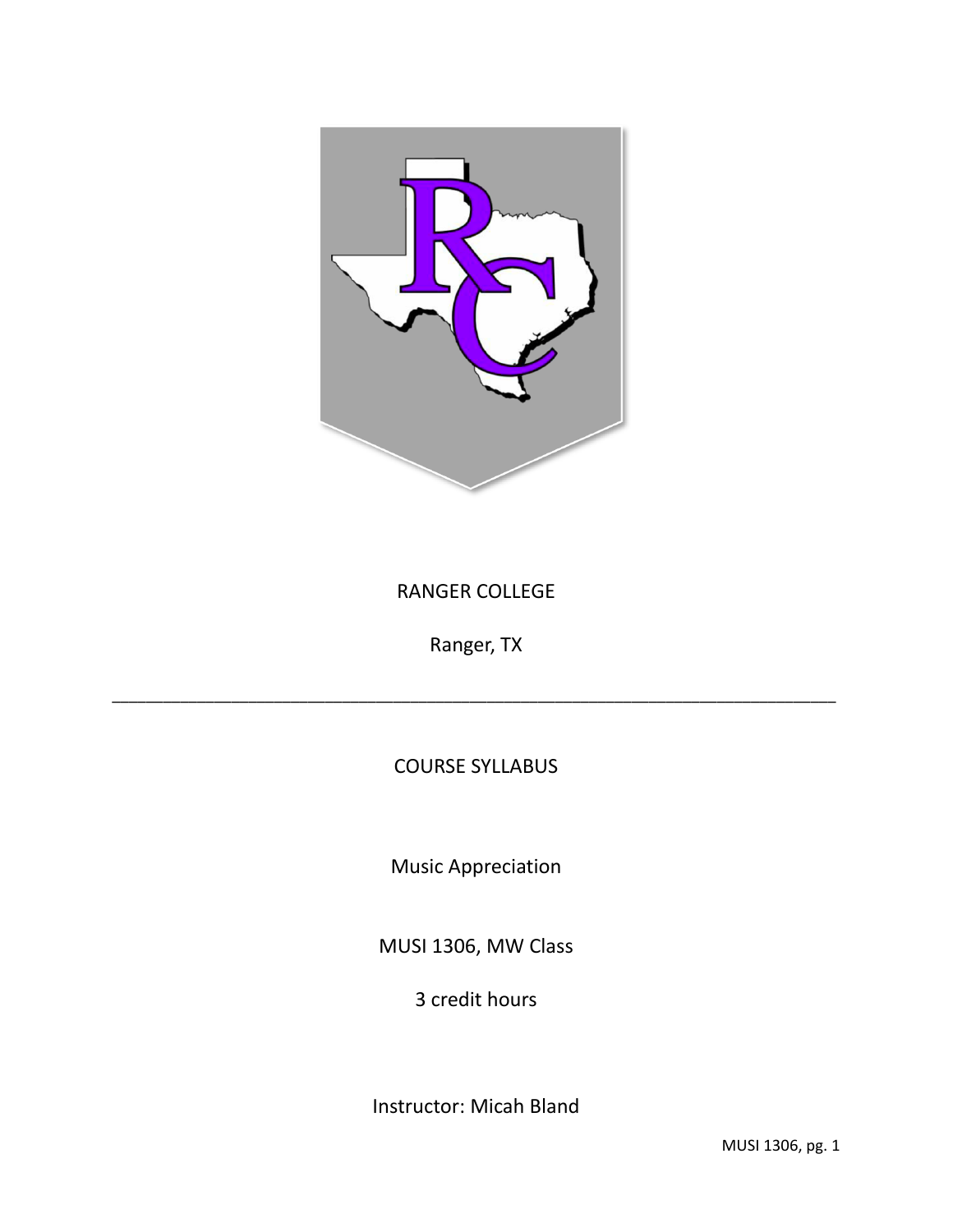INSTRUCTOR: Micah Bland EMAIL: mbland@rangercollege.edu OFFICE: Fine Arts Building, Ranger Campus PHONE: 254-267-7003 HOURS: Monday, Tuesday, Wednesday: 12:30-3:00pm or by appointment

## **I. Texas Core Curriculum Statement of Purpose**

Through the Texas Core Curriculum, students will gain a foundation of knowledge of human cultures and the physical and natural world, develop principles of personal and social responsibility for living in a diverse world, and advance intellectual and practical skills that are essential for all learning.

#### **II. Course Description**

Understanding music through the study of cultural periods, major composers, and musical elements; illustrated with audio recording and/or live performance. Credit 3 semester hours. Does not apply to music major degree.

#### **III. Required Background or Prerequisite**

None

# **IV. Required Textbook and Course Materials**

All readings can be found on Blackboard.

#### **V. Course Purpose**

Courses in this category focus on the appreciation and analysis of creative artifacts and works of the human imagination. Courses involve the synthesis and interpretation of artistic expression and enable critical, creative, and innovative communication about works of art.

#### **VI. Learning Outcomes**

Upon successful completion of this course, students will:

1. Identify musical works and elements in a variety of styles.

2. Analyze the elements and structures of music using appropriate terminology.

3. Critically evaluate the influence of social, political, technological, and/or cultural ideas on music.

4. Articulate the significance of music as an art form within historical, cultural and social contexts.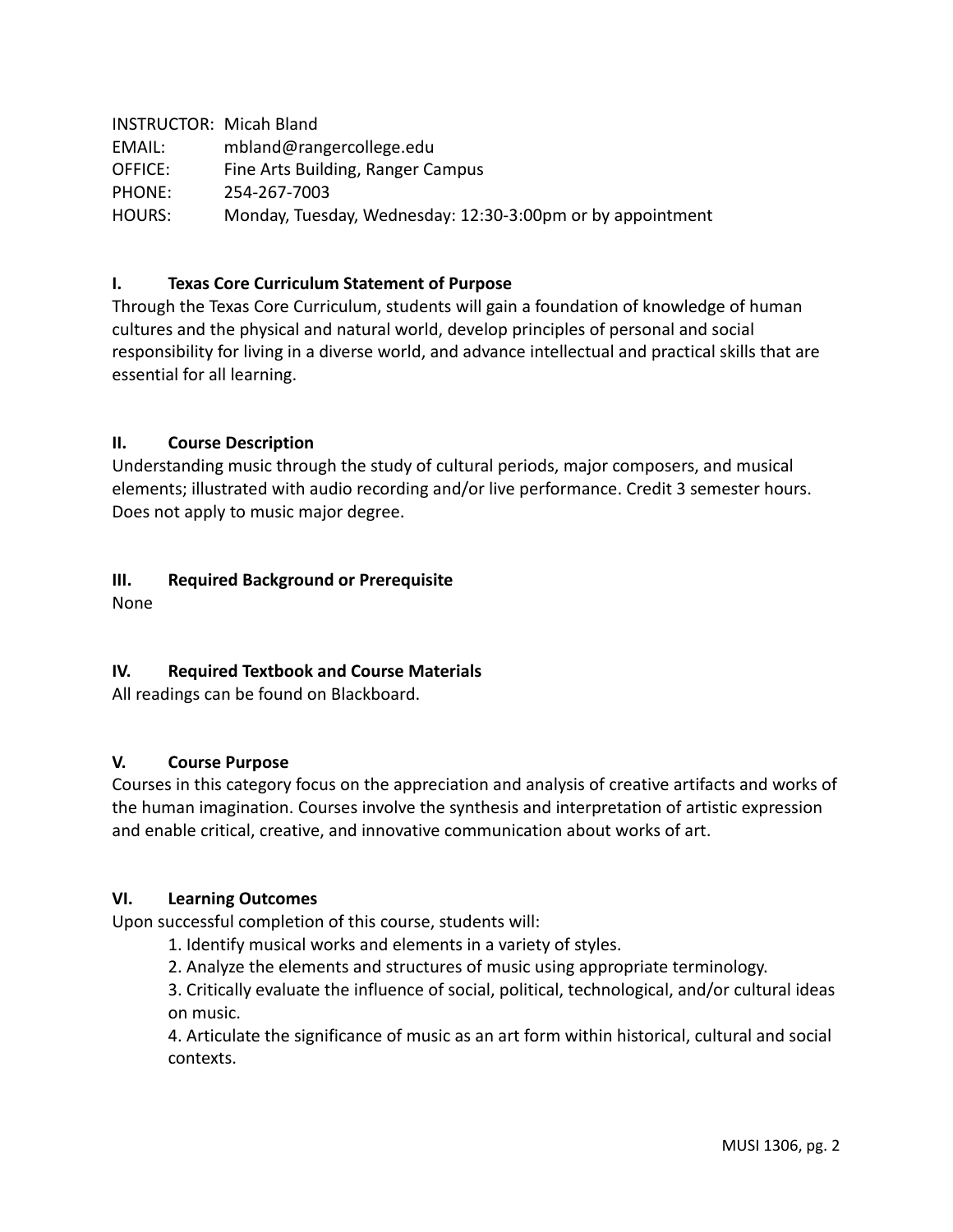#### **VII. Core Objectives**

This course meets the following of the six Core Objectives established by Texas:

 $\boxtimes$  Critical Thinking Skills (CT) – Creative thinking, innovation, inquiry, and analysis; evaluation and synthesis of information

 $\boxtimes$  Communication Skills (COM) – effective development, interpretation and expression of ideas through written, oral, and visual communication

 $\Box$  Empirical and Quantitative Skills (EQS) – The manipulation and analysis of numerical data or observable facts resulting in informed conclusions

 $\boxtimes$  Teamwork (TW) – The ability to consider different points of view and to work effectively with others to support a shared purpose or goal

 $\boxtimes$  Social Responsibility (SR) – Intercultural competence, knowledge of civic responsibility, and the ability to engage effectively in regional, national, and global communities

 $\boxtimes$  Personal Responsibility (PR) – The ability to connect choices, actions, and consequences to ethical decision-making

#### **VIII. Methods of Instruction**

The instructor will utilize the following instructional methods: lecture, video, audio recordings, small group discussions, and other methods as deemed necessary by the instructor.

#### **IX. Methods of Assessment**

#### **All Assessments must be submitted by class time of the due date.**

#### **Assignments (10%):**

Students will complete a variety of written assignments on topics pertaining to the course. Students may have the opportunity to discuss and/or present these assignments in class. Assignments will constitute 10% of the final grade. Texas Core Objectives: CT, COM, SR, TW, PR.

#### **Listening Reflection (15%)**

Students will regularly complete listening reflections for assigned literature. The listening reflections are divided into multiple assignments based on the corresponding unit. Listening reflections will constitute 10% of the final grade. Texas Core Objectives: CT, COM, SR.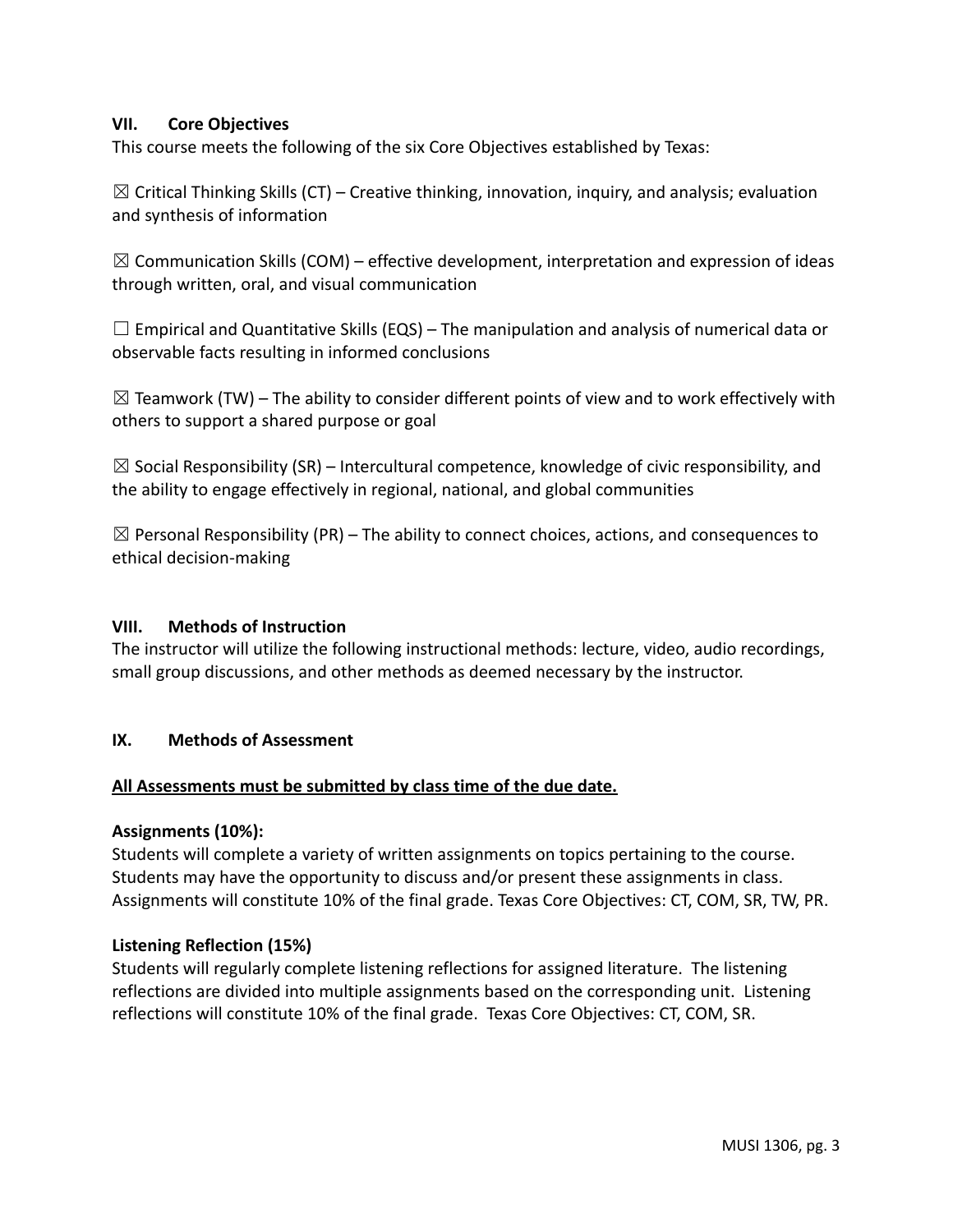## **Quizzes (10%):**

Students will complete written quizzes covering information outlined in classroom presentations and from assigned readings. Quiz questions may include multiple-choice, true/false, short answer, listing, matching, fill-in-the blank, or essay. The instructor may elect for quizzes to be taken in class or via Blackboard. Quizzes will constitute 10% of the final grade. Texas Core Objectives: (CT, COM, PR)

## **Participation/Attendance (15%):**

Every class meeting will begin with a listening exercise. Students will receive a weekly participation and attendance score. Students may lose points for any of the following offenses:

- o Unexcused absence from class no credit for that class
- o Not bringing required materials to class
- o Cell phone use of any kind during class
- o Failure to participate in or follow instructions during class
- o Showing disrespect to the instructor or classmates
- o Any other action the director feels are disruptive to student learning

Participation/Attendance will constitute 15% of the final grade. Texas Core Objectives: COM, TW, PR.

#### **Mid-Term Exam (15%):**

The student will complete a mid-term examination for this course. This exam will be comprehensive in nature, covering various topics from the first part of the course. The mid-term exam will constitute 15% of the final grade. Texas Core Objectives: CT, COM, PR.

#### **World Music Presentation (20%)**

Students will create a fifteen (15) minute class presentation over a world music topic of their choice that is approved by the instructor. In addition to the presentation, students will submit an accompanying three (3) page (double spaced, 12-point font) written essay. The world music presentation will constitute 20% of the final grade. Texas Core Objectives: CT, COM, SR.

#### **Final Exam (15%):**

All students are required to take the final exam. This exam will be comprehensive in nature, covering various topics from the entire course. The final exam will constitute 15% of the final grade. Texas Core Objectives: CT, COM, PR.

# **Extra Credit:**

The student may attend one concert for extra credit. Student's must provide the instructor with a concert program and a one page written reflection. Students may observe a virtual concert with prior instructor permission. Details about the extra credit assignment can be found on Blackboard.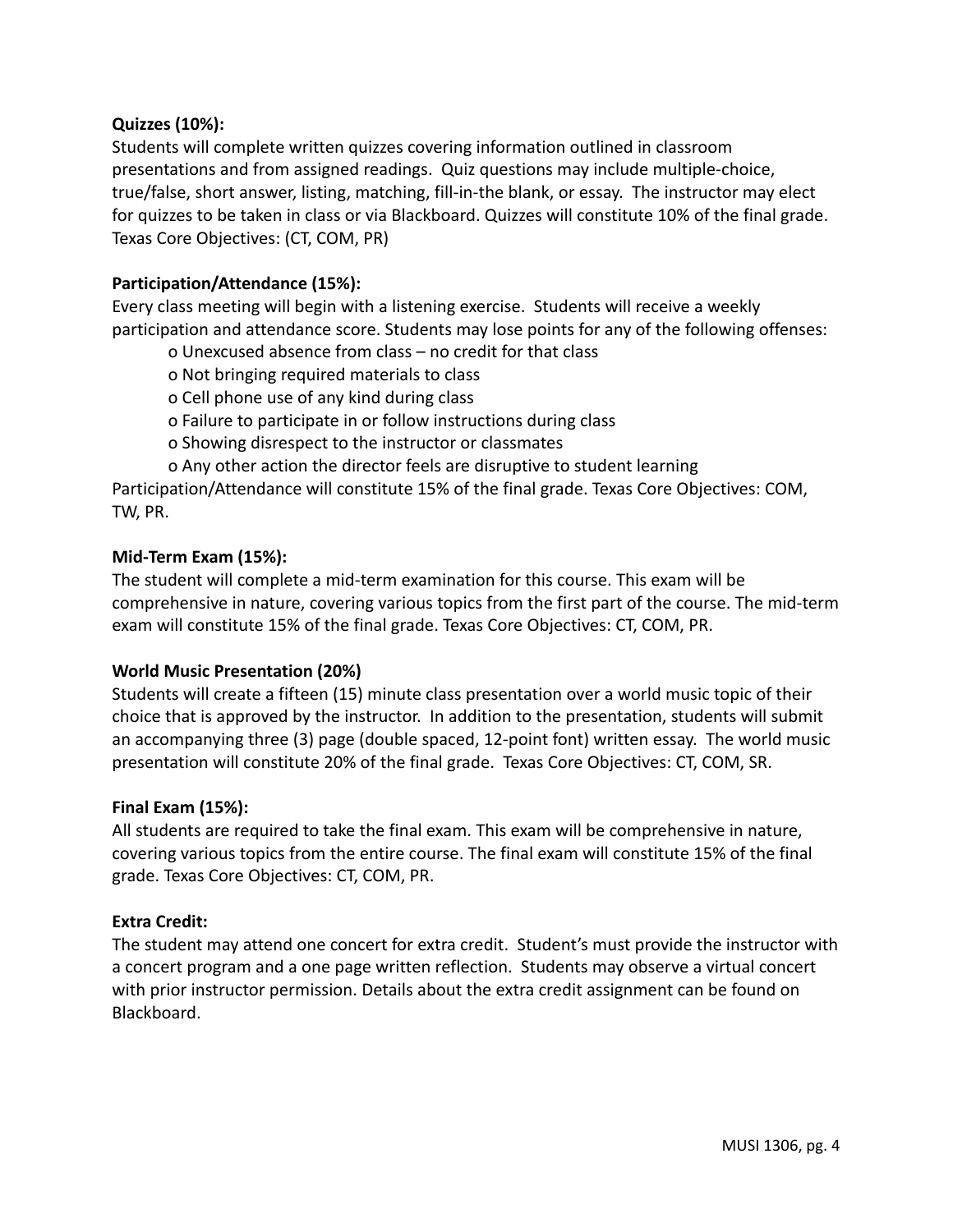#### **Final Grade Calculation:**

| Assessment                               | <b>Points</b>                   | <b>Percent of Grade</b> |
|------------------------------------------|---------------------------------|-------------------------|
| Assignment 1, Music Fundamentals         | 25                              | 2.5%                    |
| Assignment 2, Favorite Song Presentation | 75                              | 7.5%                    |
| <b>Listening Reflections</b>             | Total 150 (25 points each)      | 15%                     |
|                                          | 25, Unit 2 Listening Reflection |                         |
|                                          | 25, Unit 3 Listening Reflection |                         |
|                                          | 25, Unit 4 Listening Reflection |                         |
|                                          | 25, Unit 5 Listening Reflection |                         |
|                                          | 25, Unit 6 Listening Reflection |                         |
|                                          | 25, Unit 7 Listening Reflection |                         |
| Quizzes                                  | Total 100 (75 points each)      | 10%                     |
|                                          | 50, Unit 2 Quiz                 |                         |
|                                          | 50, Unit 5 Quiz                 |                         |
| Participation/Attendance                 | 150                             | 15%                     |
| Midterm Exam                             | 150                             | 15%                     |
| <b>World Music Presentation</b>          | 200                             | 20%                     |
| <b>Final Exam</b>                        | 150                             | 15%                     |
| Total                                    | 1,000                           | 100%                    |
|                                          |                                 |                         |
| Extra Credit, Concert Attendance         | Up to 50 points                 |                         |

**Grading scale**: A = 90-100% B = 80-89 C = 70-79 D = 60-69 F = Below 60

# **X. Course/Classroom Policies**

#### **Student Conduct:**

- A. Students are expected to be respectful at all times. Disrespectful behaviors include, but are not limited to:
	- 1. Talking while the instructor is teaching
	- 2. Using technology at unapproved times (e.g. texting)
	- 3. Sleeping
	- 4. Distracting others / interrupting the learning process
- B. Disrespectful behavior will not be tolerated. Students who choose to behave in this manner will be warned one time. After one warning, the student(s) will be asked to leave the classroom for that class meeting – this will constitute an absence for that meeting and a "zero" for any assignments that day.
- C. In extreme cases, the instructor may refer the student to the Vice President for Student Services.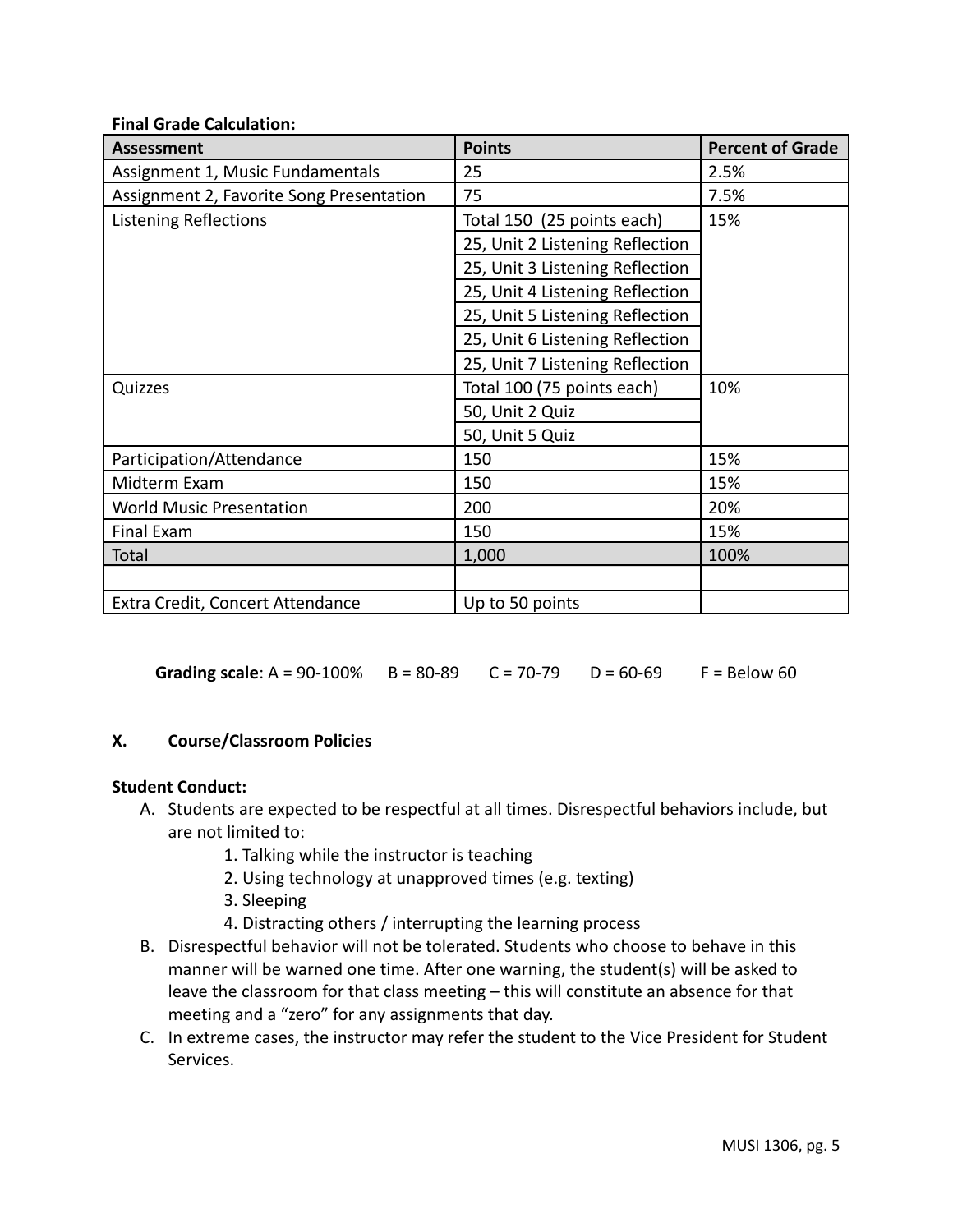#### **Attendance and Make-Up Work**

- A. Students should come to class prepared and ready to learn. The instructor will take attendance as soon as class begins. Students entering after attendance has been taken will be marked tardy.
- B. Students later than fifteen minutes will be counted absent.
- C. As per the Ranger College attendance policy, missing six classes will result in failure of the course.
- D. Students missing class due to a school function will be excused; however, the instructor should be informed prior to the absence. It is the responsibility of the student to ask for make-up work and inform the instructor of school functions in which they participate.
- E. The only absences that are officially considered "excused" are school functions and religious observations.
- F. Students missing class due to an illness, family emergency, etc. may be provided makeup work at the discretion of the instructor. The instructor will consider these circumstances on a case-by-case basis.
- G. On the second unexcused absence, the student's final grade will be lowered by 10%. On the fourth unexcused absence, the student's final grade will be lowered by 20%.

## **Communication:**

- A. Students are required to communicate using their Ranger College e-mail.
- B. The instructor will not respond to e-mails from other e-mail addresses. (This is to protect student privacy.)
- C. Please allow 24 to 48 hours for the instructor to respond. For a timely response, please include the following information in your e-mail:
	- 1. First and last name
	- 2. Course title and section (days the course meets)
- D. Important course documents, quizzes, and announcements will be posted on Blackboard. Students are STRONGLY encouraged to check Blackboard DAILY. --- Not knowing about an assignment is not an excuse!

#### **Late Work:**

- A. Assignments, excluding tests/exams, will be accepted up to two days after the initial due date with a 20% grade reduction. The student will receive a 10% grade reduction if turned in one day after the due date.
- B. Tests/exams may only be taken late for excused absences.

# **Technology-Use:**

- A. Due to the nature of this course, students may be allowed to use electronic devices for academic purposes at the discretion of the instructor.
- B. The instructor will announce when students may use electronic devices otherwise cell phones, laptops, etc. should be out of sight and silenced during class.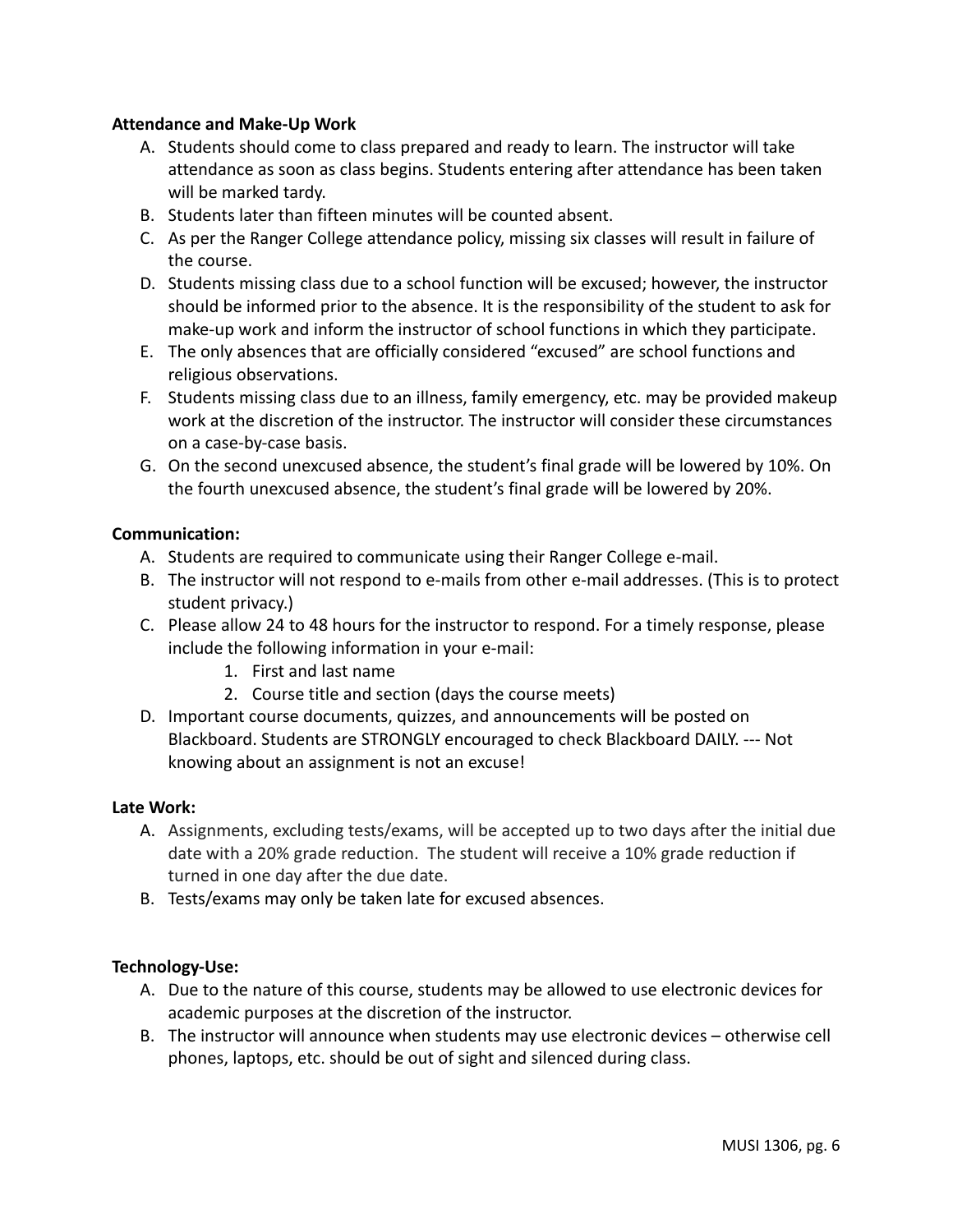#### **Academic Dishonesty:**

- A. Academic dishonesty is defined as any form of cheating on academic assignments, including plagiarism.
- B. This will not be tolerated. Any student caught doing this will receive a grade of "zero" on the assignment. Repeat offenders will be reported to the college administration

#### **XI. Non-Discrimination Statement**

Admissions, employment, and program policies of Ranger College are nondiscriminatory in regard to race, creed, color, sex, age, disability, and national origin.

#### **XII. ADA Statement**

Ranger College provides a variety of services for students with learning and/or physical disabilities. Students are responsible for making initial contact with the Ranger College Counselor, Gabe Lewis ([glewis@rangercollege.edu](mailto:glewis@rangercollege.edu)). It is advisable to make this contact before or immediately after the semester begins.

| Week           | Date | <b>Topic</b>                                                          | Listening (completed by class time)                                                     | <b>Assessments Due</b>                                                                                                                                                                                                  |
|----------------|------|-----------------------------------------------------------------------|-----------------------------------------------------------------------------------------|-------------------------------------------------------------------------------------------------------------------------------------------------------------------------------------------------------------------------|
| $\mathbf{1}$   | 8/23 | Intro, Syllabus, Unit<br>$1 - The$<br>Fundamentals of<br><b>Music</b> |                                                                                         |                                                                                                                                                                                                                         |
|                | 8/25 | Unit $1 -$ The<br>Fundamentals of<br>Music                            |                                                                                         | <b>Read Blackboard Textbook Sections</b><br>1) Keys and Scales<br>2) Staff, Clefs, Ledger Lines, Steps,<br>and Accidentals<br>3) Time Signature<br>4) Measures and Time Signatures                                      |
| $\overline{2}$ | 8/30 | Unit $1 -$ The<br><b>Fundamentals of</b><br>Music                     |                                                                                         | <b>Assignment 1 due</b>                                                                                                                                                                                                 |
|                | 9/1  | Student<br>Presentations                                              |                                                                                         | <b>Assignment 2, Favorite Song</b><br><b>Presentation Due</b>                                                                                                                                                           |
| 3              | 9/6  | No Class                                                              |                                                                                         |                                                                                                                                                                                                                         |
|                | 9/8  | Unit 2 - Film Music                                                   | 1) King Kong Main Theme<br>(Max Steiner)<br>2) Ben-Hur Opening Titles<br>(Miklos Rozsa) | <b>Read Blackboard Textbook Sections</b><br>1) Orchestral Instruments<br>If you are unfamiliar with the<br>different instrument families, I<br>suggest reading sections on Strings,<br>Woodwinds, Brass, and Percussion |

# **XIII. Course Outline/Schedule**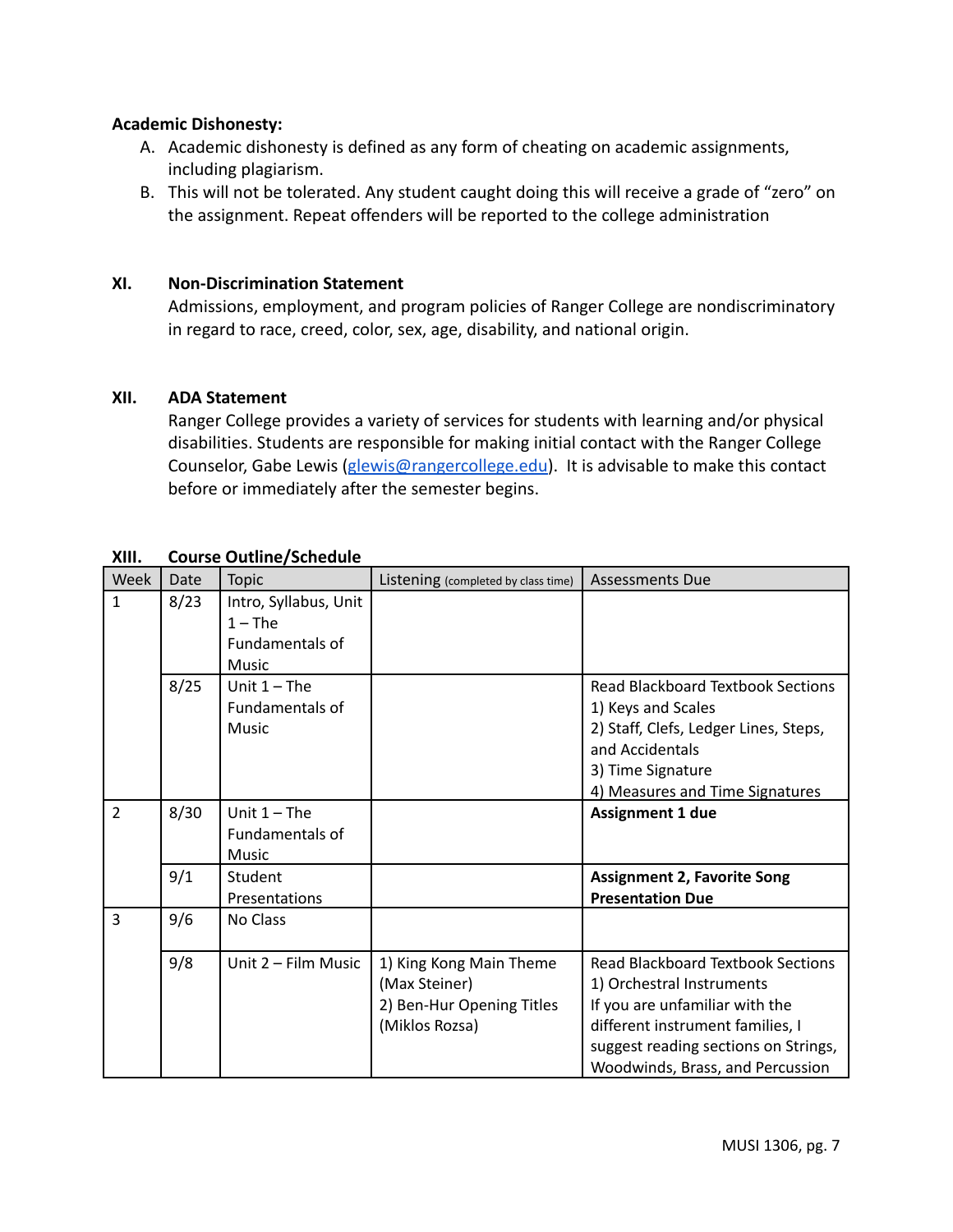| $\overline{4}$ | 9/13<br>9/15 | Unit 2 - Film Music<br>Unit 2 - Film Music                 | 1) The Mission, Gabriel's<br>Oboe (Ennio Morricone)<br>2) The Good, THe Bad, and<br>the Ugly - Ecstasy of Gold<br>(Ennio Morricone)<br>1) The Last of the Mohicans<br>- Opening (Edelman and | Unit 2 listening reflection due                                                                                                                            |
|----------------|--------------|------------------------------------------------------------|----------------------------------------------------------------------------------------------------------------------------------------------------------------------------------------------|------------------------------------------------------------------------------------------------------------------------------------------------------------|
|                |              |                                                            | Jones)<br>2) The Prince of Egypt - THe<br><b>Burning Bush (Hans</b><br>Zimmer)                                                                                                               |                                                                                                                                                            |
| 5              | 9/20         | Unit $3$ – Early and<br>Renaissance Music                  | Ma fin est mon<br>commencement (Machaut)                                                                                                                                                     | Unit 2 Quiz (in class)<br><b>Read Blackboard Textbook Sections</b><br>1) Overview of Medieval Music                                                        |
|                | 9/22         | Unit $3$ – Early and<br>Renaissance Music                  | Ave Maria (Des Prez)                                                                                                                                                                         | <b>Read Blackboard Textbook Sections</b><br>1) Renaissance Music                                                                                           |
| 6              | 9/27         | Unit $3$ – Early and<br><b>Renaissance Music</b>           | Missa Papae Marcelli -<br>Gloria (Palestrina)                                                                                                                                                | Unit 3 listening reflection due                                                                                                                            |
|                | 9/29         | Unit 4 - Baroque<br>and Classical Music                    | 1) Four Seasons - Spring<br>(Vivaldi)                                                                                                                                                        | <b>Read Blackboard Textbook Sections</b><br>1) Music in the Baroque Era                                                                                    |
| $\overline{7}$ | 10/4         | Unit 4 - Baroque<br>and Classical Music                    | 1) BWV 578 "Little" Fugue<br>in G minor (Bach)<br>2) Zadok the Priest (Handel)                                                                                                               | <b>Read Blackboard Textbook Sections</b><br>1) J.S Bach: His Life and Legacy<br>2) G.F. Handel                                                             |
|                | 10/6         | Unit 4 - Baroque<br>and Classical Music                    | 1) The Magic Flute - Queen<br>of the Night Aria (Mozart)<br>2) Trumpet Concerto in<br>E-FLat Major (Haydn)                                                                                   | Unit 4 listening reflection due<br><b>Read Blackboard Textbook Sections</b><br>1) Overview of the Classical Era of<br>Music<br>2) Classical Music Timeline |
| 8              | 10/11        | Midterm Review                                             |                                                                                                                                                                                              |                                                                                                                                                            |
|                | 10/13        | Midterm Exam                                               |                                                                                                                                                                                              |                                                                                                                                                            |
| 9              | 10/18        | Unit 5 - Romantic<br>and Twentieth<br><b>Century Music</b> | 1) Nocturne in E-flat minor<br>(Chopin)<br>2) La donna mobile (Verdi)                                                                                                                        | Read Studying Music History, Ch. 5,<br>pp. 147-149 (Scan located on<br>Blackboard)                                                                         |
|                | 10/20        | Unit 5 - Romantic<br>and Twentieth<br><b>Century Music</b> | 1812 Overture - Excerpt<br>(Tchaikovsky)                                                                                                                                                     |                                                                                                                                                            |
| 10             | 10/25        | Unit 5 - Romantic<br>and Twentieth<br><b>Century Music</b> | 1) Clair de Lune (Debussy)<br>2) Psalm 67 (Ives)                                                                                                                                             | Read Studying Music History, Ch. 6,<br>pp. 175-178 (Scan located on<br>Blackboard)                                                                         |
|                | 10/27        | Unit 5 - Romantic<br>and Twentieth<br><b>Century Music</b> | Rite of Spring (Stravinsky)                                                                                                                                                                  | Unit 5 listening reflection due                                                                                                                            |